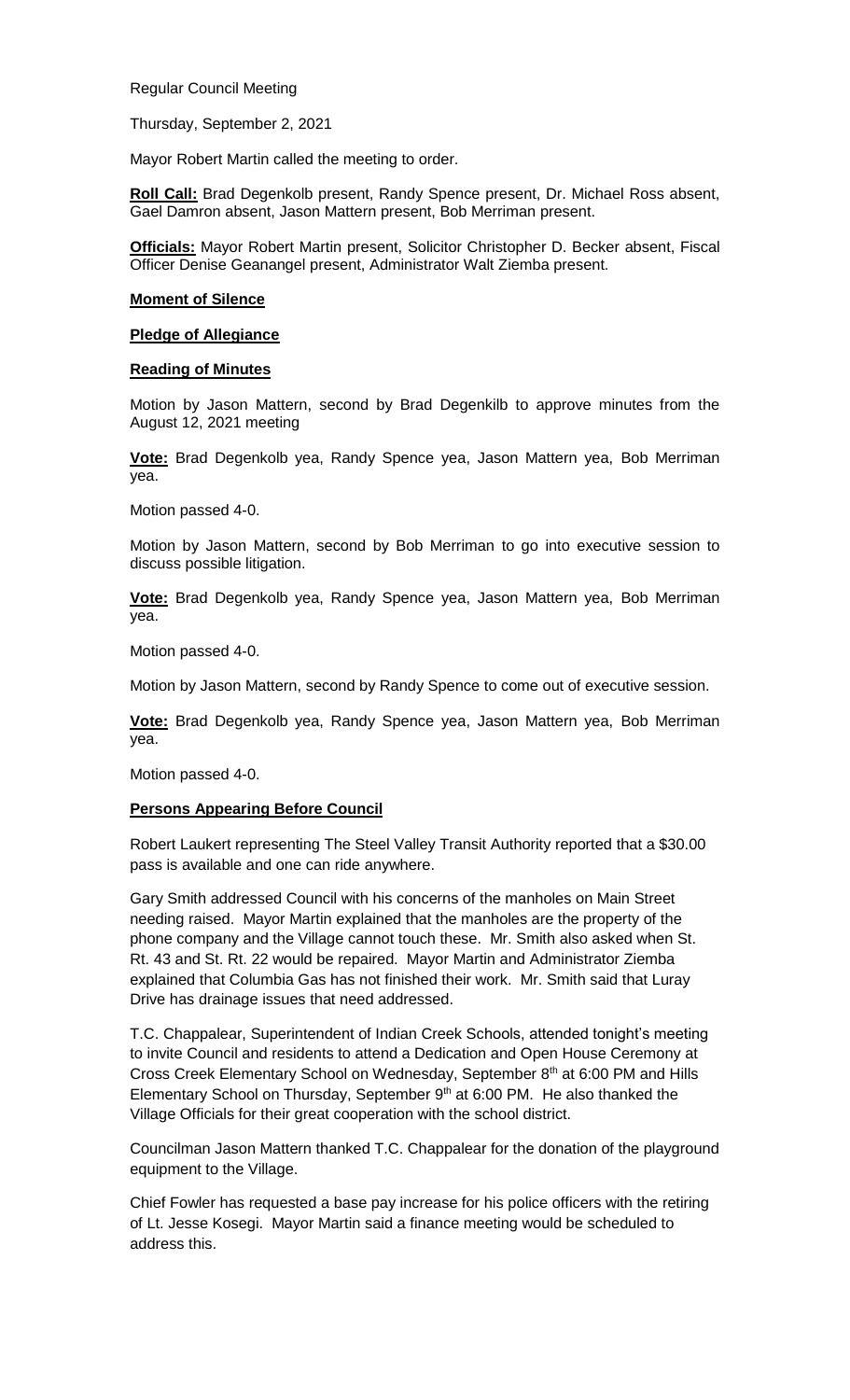# **Ordinance and/or Resolution**

**Ordinance 2021-17:** AN Ordinance Repealing Ordinance number 2021-02 Declaring that a 2011 Ford Crown Victoria used by the Village Police Department is no longer needed for any Municipal purpose was read for the first time.

Motion by Jason Mattern, second by Bob Merriman to suspend the rules on the second and third readings of Ordinance 2021-17.

**Vote:** Brad Degenkolb yea, Randy Spence yea, Jason Mattern yea, Bob Merriman yea.

Motion passed 4-0.

**Ordinance 2021-17:** AN Ordinance Repealing Ordinance number 2021-02 Declaring that a 2011 Ford Crown Victoria used by the Village Police Department is no longer needed for any Municipal purpose was read for the second and third time.

Motion by Jason Mattern, second by Randy Spence to approve Ordinance 2021-17.

**Vote:** Brad Degenkolb yea, Randy Spence yea, Jason Mattern yea, Bob Merriman yea.

Motion passed 4-0.

**Ordinance 2021-18:** An Ordinance declaring that 2008 Chevrolet Tahoe, VIN 1GNFK030008R170843 is no longer needed for any Municipal purpose and Authorizing the sale of said vehicle as is to the highest and best bidder in accordance with Section 721.15 of the Ohio Revised Code.

Motion by Jason Mattern, second by Randy Spence to suspend the rules on the second and third readings of Ordinance 2021-18.

**Vote:** Brad Degenkolb yea, Randy Spence yea, Jason Mattern yea, Bob Merriman yea.

Motion passed 4-0.

**Ordinance 2021-18:** An Ordinance declaring that 2008 Chevrolet Tahoe, VIN 1GNFK030008R170843 is no longer needed for any Municipal purpose and Authorizing the sale of said vehicle as is to the highest and best bidder in accordance with Section 721.15 of the Ohio Revised Code was read for the second and third time.

Motion by Jason Mattern, second by Brad Degenkolb to approve Ordinance 2021-18.

**Vote:** Brad Degenkolb yea, Randy Spence yea, Jason Mattern yea, Bob Merriman yea.

Motion passed 4-0.

**Ordinance 2021-19:** An Ordinance to place grass cutting on Real Estate Taxes first read.

Motion by Jason Mattern second by Brad Degenkolb to suspend the rules on the second and third readings of Ordinance 2021-19.

**Vote:** Brad Degenkolb yea, Randy Spence yea, Jason Mattern yea, Bob Merriman yea.

Motion passed 4-0.

**Ordinance 2021-19:** An Ordinance to place grass cutting on Real Estate Taxes second and third times.

Motion by Jason Mattern, second by Brad Degenkolb to approve Ordinance 2021-19.

**Vote:** Brad Degenkolb yea, Randy Spence yea, Jason Mattern yea, Bob Merriman yea.

Motion passed 4-0.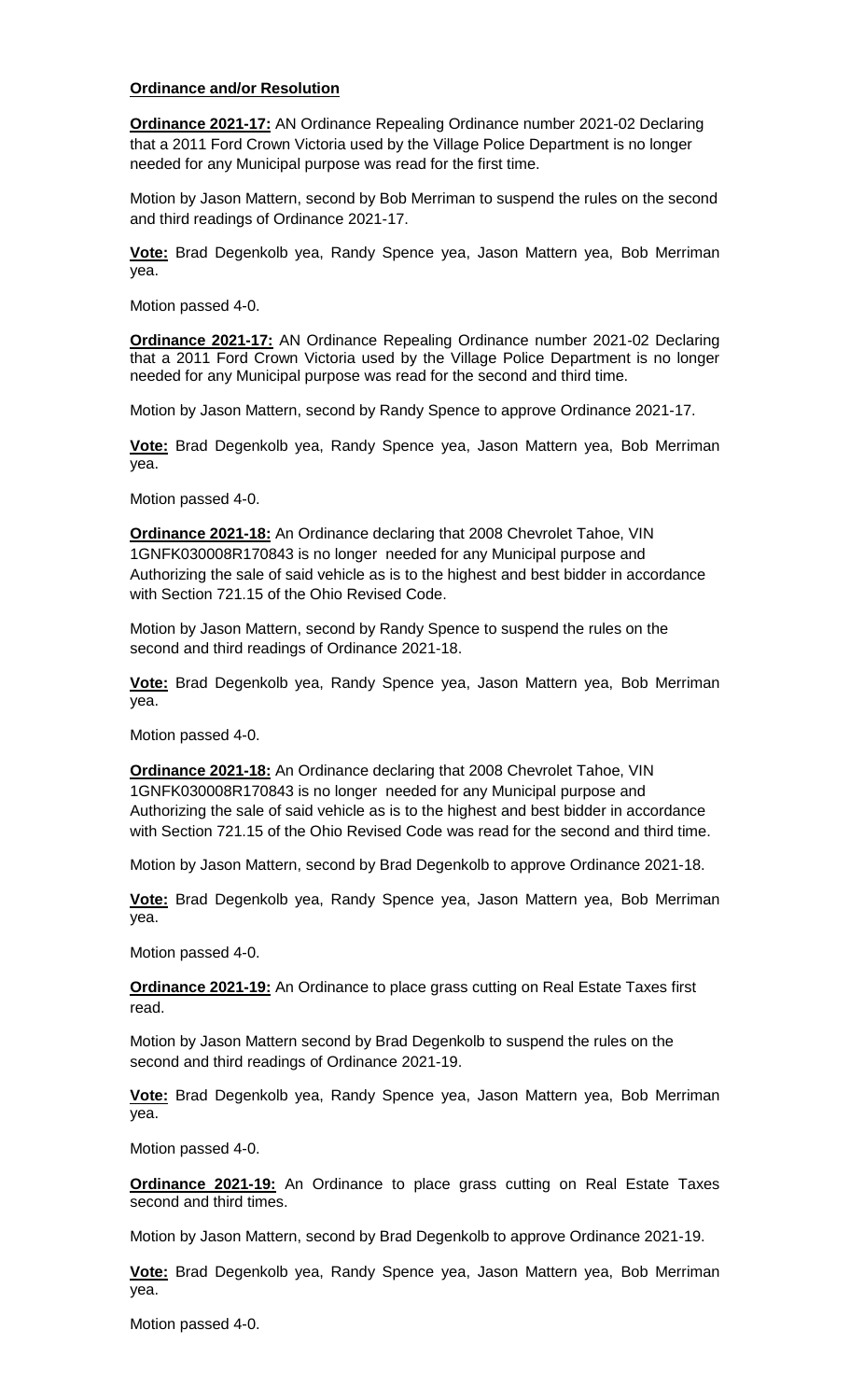**Ordinance 2021-20:** An Ordinance for Delinquent water fees to be placed on Property taxes first read.

Motion by Randy Spence, second by Jason Mattern to suspend the rules on the second and third readings of Ordinance 2021-20.

**Vote:** Brad Degenkolb yea, Randy Spence yea, Jason Mattern yea, Bob Merriman yea.

Motion passed 4-0.

**Ordinance 2021-20:** An Ordinance for Delinquent water fees to be placed on Property taxes second and third times.

Motion by Jason Mattern, second by Randy Spence to approve Ordinance 2021-20.

**Vote:** Brad Degenkolb yea, Randy Spence yea, Jason Mattern yea, Bob Merriman yea.

Motion passed 4-0.

**Ordinance 2021-21**: An Ordinance for Delinquent sewer fees to be place on Property taxes first read.

Motion by Jason Mattern, second by Randy Spence to suspend the rules on the second and third readings of Ordinance 2021-21.

**Vote:** Brad Degenkolb yea, Randy Spence yea, Jason Mattern yea, Bob Merriman yea.

Motion passed 4-0.

**Ordinance 2021-21**: An Ordinance for Delinquent sewer fees to be place on Property taxes second and third times.

Motion by Jason Mattern, second by Brad Degenkolb to approve Ordinance 2021.

**Vote:** Brad Degenkolb yea, Randy Spence yea, Jason Mattern yea, Bob Merriman yea.

Motion passed 4-0.

**Ordinance 2021-22:** An Ordinance for Delinquent sanitation fees to be place on Property taxes first read.

Motion by Jason Mattern, second by Randy Spence to suspend the rules on the second and third readings of Ordinance 2021-22.

**Vote:** Brad Degenkolb yea, Randy Spence yea, Jason Mattern yea, Bob Merriman yea.

Motion passed 4-0.

**Ordinance 2021-22:** An Ordinance for Delinquent sanitation fees to be place on Property taxes second and third times.

Motion by Jason Mattern, second by Bob Merriman to approve Ordinance 2021-22.

**Vote:** Brad Degenkolb yea, Randy Spence yea, Jason Mattern yea, Bob Merriman yea.

Motion passed 4-0.

### **Reports & Announcements**

Mayor Martin read the Magistrate and Police and Code Enforcement officers reports for the months of August.

#### **Administrator Report**

The Phase 5 Sanitary Collection System had the final walk through. The fencing, paving & collection system work is done.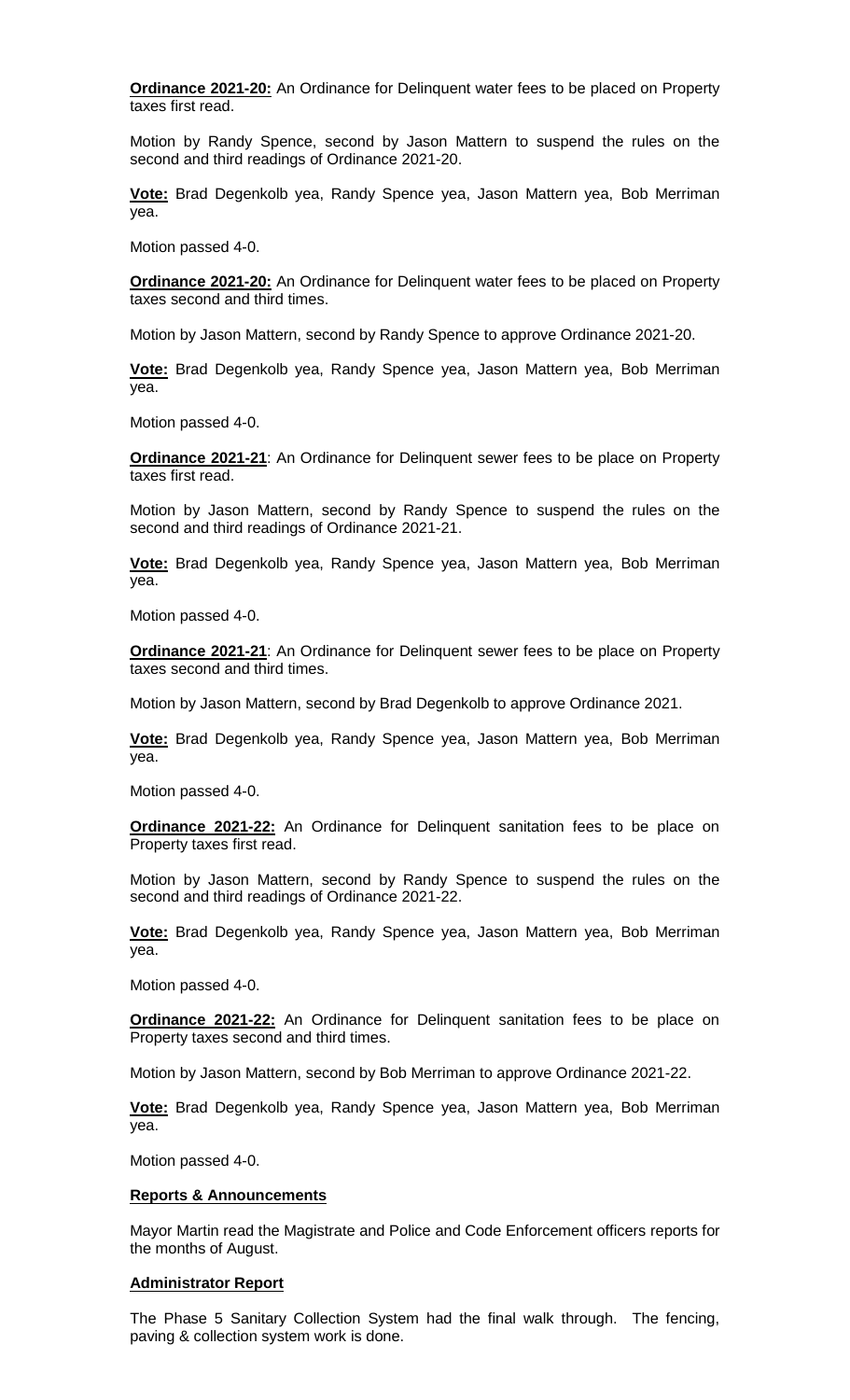Motion by Randy Spence, second by Jason Mattern to approve the contract with PDK Construction in the amount of \$21,440.00 for the guardrail replacement at

**Vote:** Brad Degenkolb yea, Randy Spence yea, Jason Mattern yea, Bob Merriman yea.

Motion passed 4-0.

Motion by Jason Mattern, second by Bob Merriman to approve entering into a contract with John McDevitt, P.E. for \$103,100.00 for the OPWC Meter Replacement Project.

**Vote:** Brad Degenkolb yea, Randy Spence yea, Jason Mattern yea, Bob Merriman yea.

Motion passed 4-0.

Motion by Bob Merriman, second by Jason Mattern to approve the hiring of three fulltime employees in the following depts.: Water/Code Office at \$12.50/hr; Sewer Dept. at \$11.00 and Street Dept. with CDL License at \$14.00. All will be on a 6 month probationary period. These positions are being filled to cross train in case on illness and/or retiring employees.

**Vote:** Brad Degenkolb yea, Randy Spence yea, Jason Mattern yea, Bob Merriman yea.

Motion passed 4-0.

Walt Ziemba also said the Water/Sewer committee will be meeting to discuss the upcoming meter replacement project and the need to pass Ordinances requiring mandatory connection by all residents. The need to separate some water taps will also be discussed.

The recent waterline break on Dana Lynn was discussed and Walt Ziemba would like to get a quote to replace the line from Parkview to Dana Lynn.

The Auditors Exit Conference is scheduled for September 9<sup>th</sup> at 10:00 AM.

# **New Business**

Brad Degenkolb provided Council with a prepared written update on the Wednesday's in Wintersville Community Days Event. The final event will be October  $6<sup>th</sup>$  with and October Fest Theme.

Randy Spence made mention of the Scarecrow Community Project and the benefit it has for the 4-H Clubs and others. Randy Spence asked for clarification on how to report a water break when the offices are closed of which the resident is to CALL 911 and they will in turn call the supervisors who will notify the crews.

Jason Mattern talked about the concern of water run-off on Terrace Drive. He did speak to the Jefferson County Soil & Water District with his concerns. He reported that it is 82 acres of run-off as well as a lot of debris including tree stumps, picnic tables, etc. that add to the problem.

Jason Mattern again made mention of the police award handed out at the prior meeting and what an outstanding group of Officers the Village employs. Jason Mattern asked for prayers for Perry Pool and his family. The Merriman Foundation put on another great event.

Motion by Jason Mattern, second by Bob Merriman to impose an injunction on the Garden Drive B&B proposed business citing O.R.C. 1157.02 Zoning R1.

**Vote:** Brad Degenkolb abstain, Randy Spence yea, Jason Mattern yea, Bob Merriman yea.

Motion passed 3-0 with 1 abstention.

Motion by Randy Spence second Jason Mattern to pay the bills.

**Vote:** Brad Degenkolb yea, Randy Spence yea, Jason Mattern yea, Bob Merriman yea.

Motion passed 4-0.